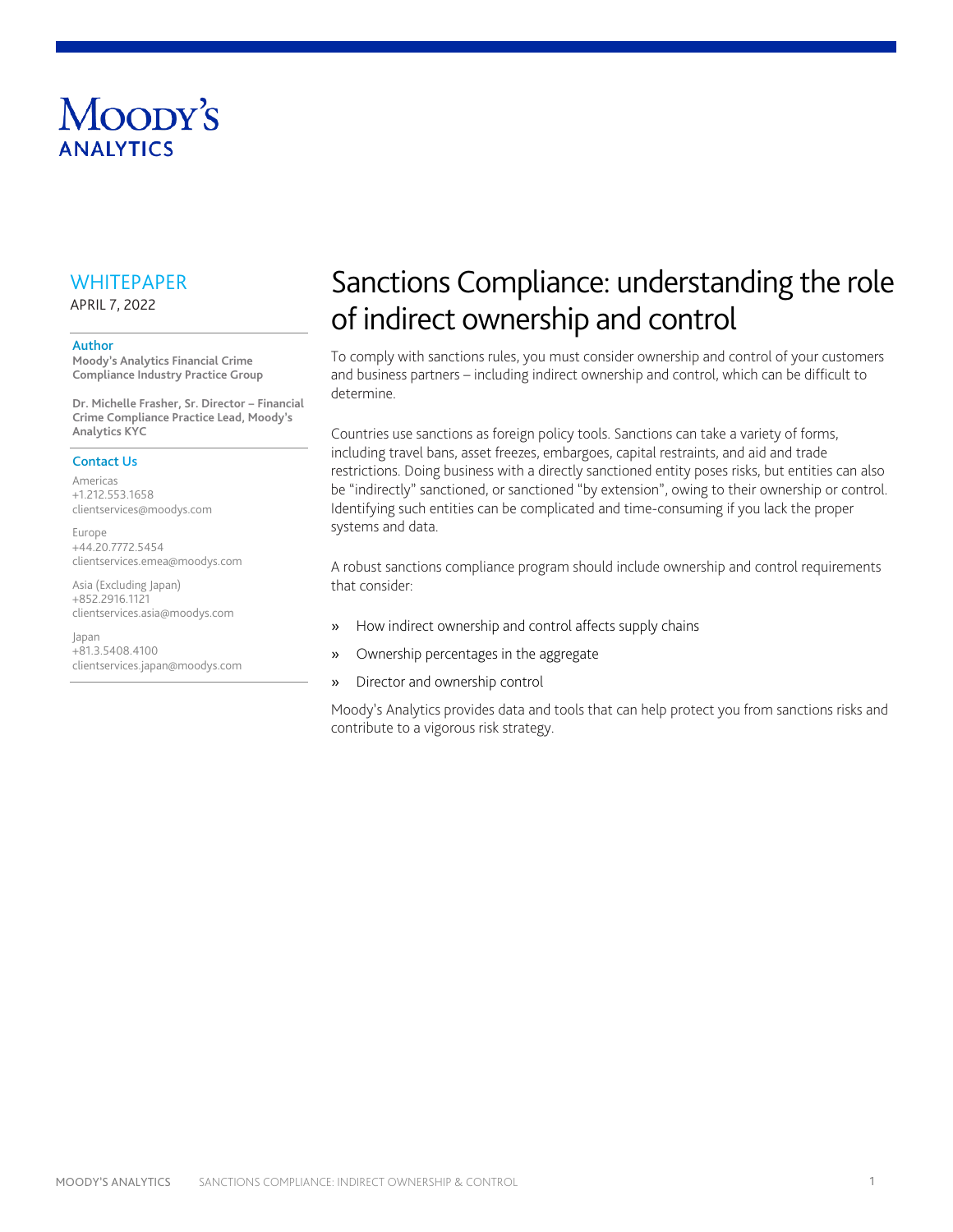## Table of Contents

| Ownership and control                                                                |                |
|--------------------------------------------------------------------------------------|----------------|
| United States Treasury - Office of Foreign Asset Control (OFAC)                      | 3              |
| United Kingdom                                                                       | 3              |
| European Union                                                                       | 4              |
| How Moody's Analytics can help you identify indirect sanctions exposure              | 4              |
| Orbis Power Score - Helping you to determine your control risk                       | 4              |
| How the Power Score can help you                                                     | $\overline{4}$ |
| Case studies                                                                         |                |
| What is "control" below 50% ownership?                                               |                |
| Ownership, power and control                                                         |                |
| Enhance your sanctions compliance program to reflect influence and control analytics |                |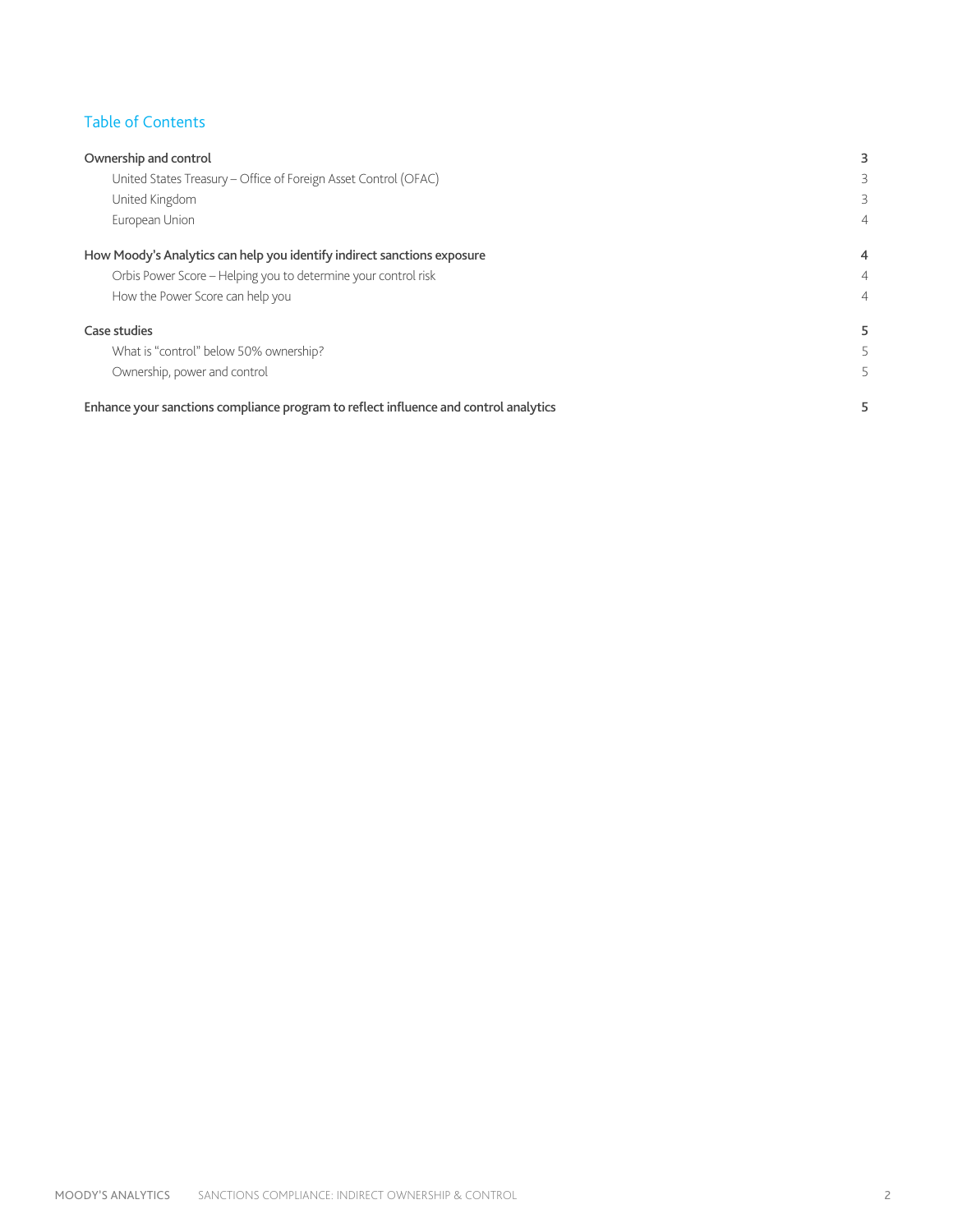### Ownership and control

Entities on a sanctions list are directly sanctioned, be they public or private companies, individuals, industries, government agencies, or entire countries. However, entities not named on the US, UK or European Union sanctions regimes may be blocked because they are directly or indirectly majority-owned by entities that are on sanctions lists. The European Union and the United Kingdom go even further – indirectly blocked entities also include those over which directly sanctioned entities have control, but not ownership. Because of the differences among the regimes, accurate data and efficient screening tools are essential to understand your risk exposure.

|  |  |  |  | Table 1 Sanctions regimes' ownership and control requirements for entities on sanctions lists |
|--|--|--|--|-----------------------------------------------------------------------------------------------|
|--|--|--|--|-----------------------------------------------------------------------------------------------|

|              |     | $\sim$ $\sim$ $\sim$<br>UN |                    |
|--------------|-----|----------------------------|--------------------|
| Ownership    | 'es | Yes                        | Y۵<br>د ب          |
| `ontrol<br>. | No  | Yes                        | 70<br>د با<br>$ -$ |

#### United States Treasury – Office of Foreign Asset Control (OFAC)

In the United States, any entity that is at least 50% owned in the aggregate, directly or indirectly, by one or more sanctioned entities is considered to be sanctioned. Thus, compliance teams may have to analyze corporate structures in detail to identify directly sanctioned entities with ownership stakes in another entity. For entities majority-owned by persons on OFAC's list of Specially Designed Persons and Blocked Nationals, any property and interests in the property of such an entity are blocked regardless of whether the entity itself is sanctioned.

OFAC's 50% rule applies only to ownership, not to control – a divergence with the European Union and the United Kingdom. In the United States, an entity that is at least 50% controlled, but not owned, by one or more entities on a sanctions list is not considered to be sanctioned.

OFAC urges caution when considering an entity that is not sanctioned in which one or more sanctioned entities have a significant ownership interest that is less than 50%, or which one or more sanctioned persons control by means other than majority ownership.

### United Kingdom<sup>[1](#page-2-0)</sup>

In contrast to the United States, the United Kingdom defines indirectly sanctioned entities to be those owned *or controlled*, directly or indirectly, by a person with more than 50% shares or voting rights. A person is considered to have control if their voting rights or influence enable them to appoint or remove members of the board of directors, or if the entity could be reasonably expected to conduct its affairs in line with that person's wishes. UK law only considers aggregation of ownership percentages where there is also evidence of control or a joint agreement between the designated parties.<sup>[2](#page-2-1)</sup>

As in the United States, asset freeze sanctions include the prohibition of new funds or economic resources to a sanctioned person, and extend to the assets and funds of that person's subsidiaries and controlled entities. These include companies absent from sanctions lists in which the person is a passive investor, for example.<sup>[3](#page-2-2)</sup>

The UK's 2022 Economic Crime (Transparency and Enforcement)  $Act<sup>4</sup>$  $Act<sup>4</sup>$  $Act<sup>4</sup>$  creates new liabilities for breaching sanctions, and is likely to increase the number of fines given out and their size.

[https://assets.publishing.service.gov.uk/government/uploads/system/uploads/attachment\\_data/file/961516/General\\_Guidance\\_-](https://assets.publishing.service.gov.uk/government/uploads/system/uploads/attachment_data/file/961516/General_Guidance_-_UK_Financial_Sanctions.pdf) UK Financial Sanctions.pdf; https://www.europeansanctions.com/eu-guidance/

<span id="page-2-3"></span><sup>4</sup> <https://bills.parliament.uk/bills/3120>

<span id="page-2-0"></span><sup>&</sup>lt;sup>1</sup> https://www.legislation.gov.uk/ukpga/2018/13/pdfs/ukpga\_20180013\_en.pdf;

<span id="page-2-1"></span><sup>&</sup>lt;sup>2</sup> https://www.gov.uk/government/publications/financial-sanctions-faqs

<span id="page-2-2"></span><sup>&</sup>lt;sup>3</sup> https://www.debevoise.com/-/media/files/insights/publications/2021/01/20210113-the-uks-sanctions-regime-comes-into-force.pdf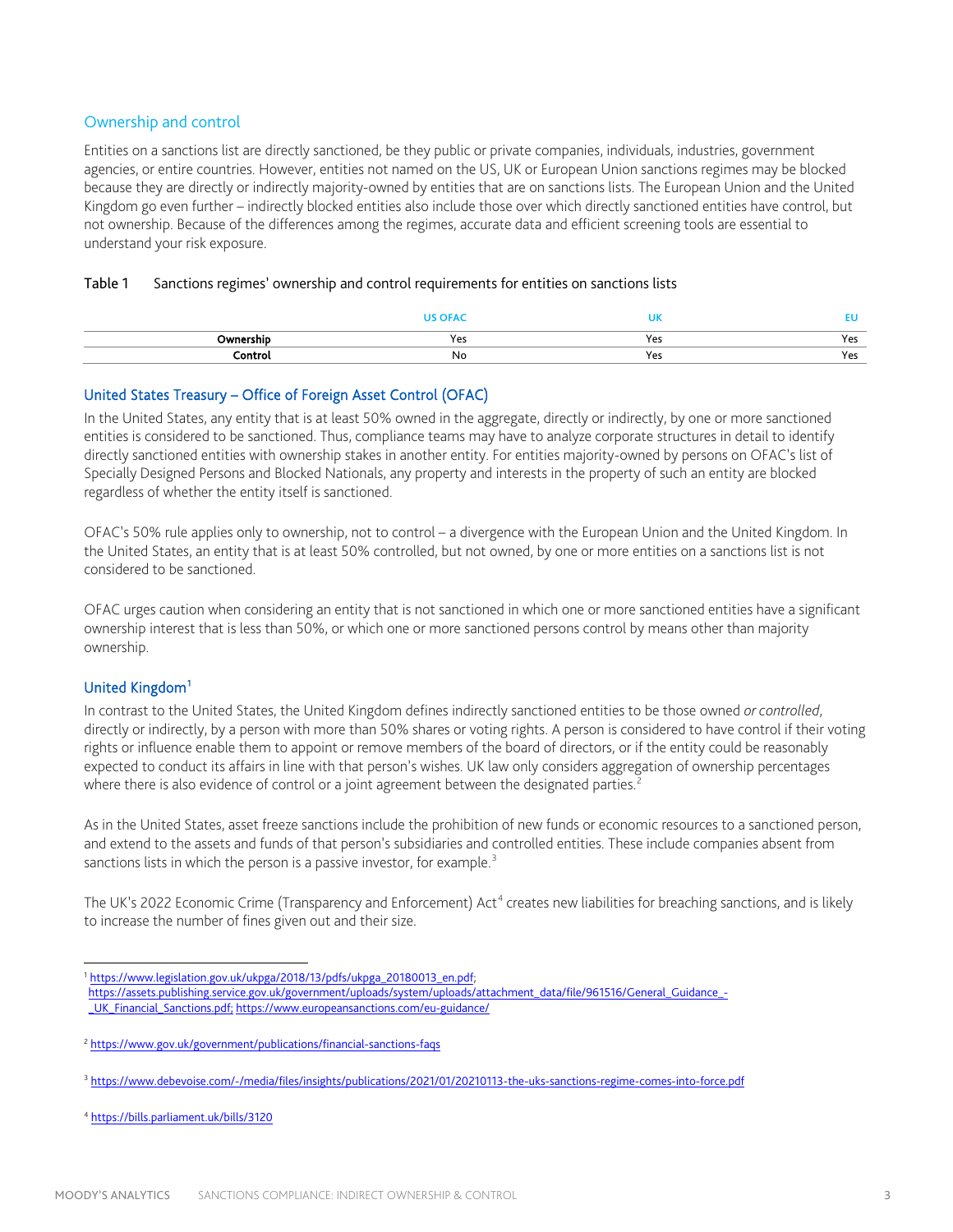#### European Union<sup>[5](#page-3-0)</sup>

Like the United Kingdom, the European Union considers both ownership and control when determining indirectly sanctioned entities. Ownership applies when an entity has more than 50% of the proprietary rights of an entity or a majority interest in it. Control is defined similarly to how it is in the United Kingdom. The impact of voting rights to be considered includes the ability to remove or appoint members of the "administrative, management or supervisory body", alone or through shareholder agreement; the right to "exercise a dominant influence" over the entity; the right of use over at least part of the entity's assets; and sharing in the entity's financial liabilities.

#### How Moody's Analytics can help you identify indirect sanctions exposure

#### Orbis Power Score – Helping you to determine your control risk

Moody's Analytics Power Score helps to reveal the most influential shareholders in a company. The Power Score is a percentage of influence assigned to shareholders (individuals or companies) that sheds light on who controls the company de facto and influences voting and decision-making.

The Power Score uses Orbis ownership data and the Banzhaf power index, which is based on the probability of changing an outcome of a vote where voting rights are not necessarily equally divided among the voters or shareholders.

You can access the Power Score in Orbis – a powerful data resource on private companies, with information on companies in all countries. The Power Score is also available through a data feed.

#### How the Power Score can help you

The Power Score gives an instant overview of where power and control can rest in a company, irrespective of ownership. Using this information, you can:

- » Identify shareholders who are not legal owners but who are potentially powerful
- » Assess a potential business partner with knowledge of its real power shareholders
- Get a quick overview of the most influential shareholders to persuade in negotiations
- » Uncover risk when onboarding and monitoring clients and third parties by exploring permutations of shareholders who could create decision-influencing coalitions, including family members
- » Identify less visible power centers in a company
- » Speed up your screening process with an immediate overview of the company's most influential shareholders, highlighting shareholders who can control the company

The Power Score can be used for a company that:

- Has no beneficial owners or they can't be identified
- » Has no defined global ultimate owner
- » Is independent
- » Has no identified shareholder with more than 50% ownership

<span id="page-3-0"></span><sup>5</sup> <https://data.consilium.europa.eu/doc/document/ST-5664-2018-INIT/en/pdf>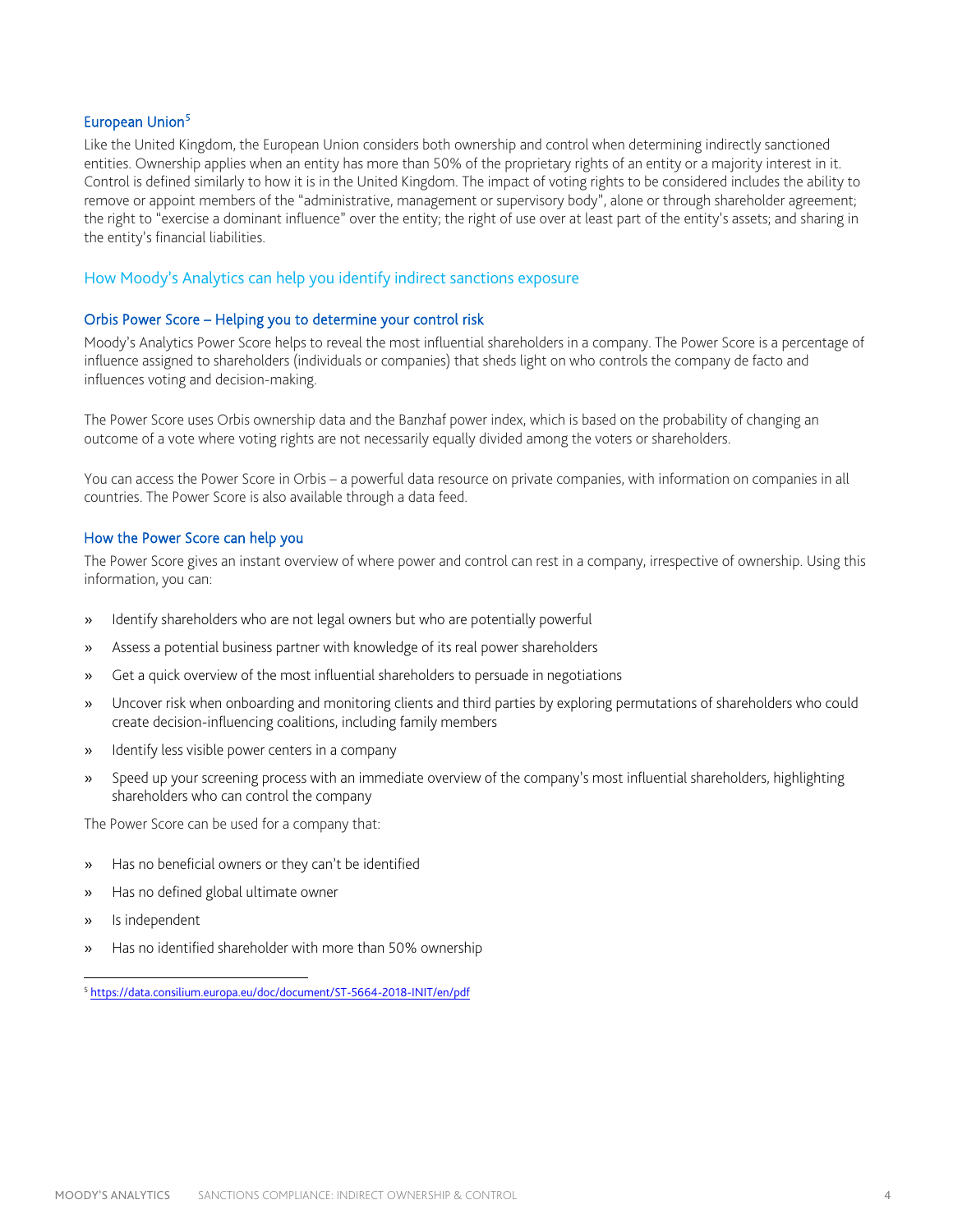#### Case studies

#### What is "control" below 50% ownership?

The UK government recently ruled that an individual was deemed to have "effective control" of a company because of their 28.7% holding. This was a determining factor in the person's designation as a sanctioned individual.

In its assessment of control, the government also referred to close associates, highlighting the "influence" dimension to the test of control, and the need for a holistic assessment of networks. Most of the directors of the company resigned following the individual's designation, showing the perceived risks of close association.

#### Ownership, power and control

An individual sanctioned by the UK and the EU is the sole owner of a holding company that owns 38.3% in a publicly traded entity. However, according to our Power Score, the holding company exerts total control over the public entity, providing the individual with de facto control.



#### Figure 1 Seemingly safe private company owned by a sanctioned individual

#### Enhance your sanctions compliance program to reflect influence and control analytics

Moody's Analytics combines timely sanctions data with detailed ownership and control information drawn from a range of sources to enable robust risk analysis of companies around the world.

Updates to sanctions lists are processed and available to customers within one business day of publication.

Moody's Analytic[s Orbis](https://kyc.moodys.io/capabilities#orbis) identifies individuals in the ownership structure creating a clear link between sanctioned entities and those sanctioned by extension.

[Contact us](https://kyc.moodys.io/#form) today to review your sanctions screening process. If you need to assess your current risk exposure, we will work with you to complete a complimentary exposure check.